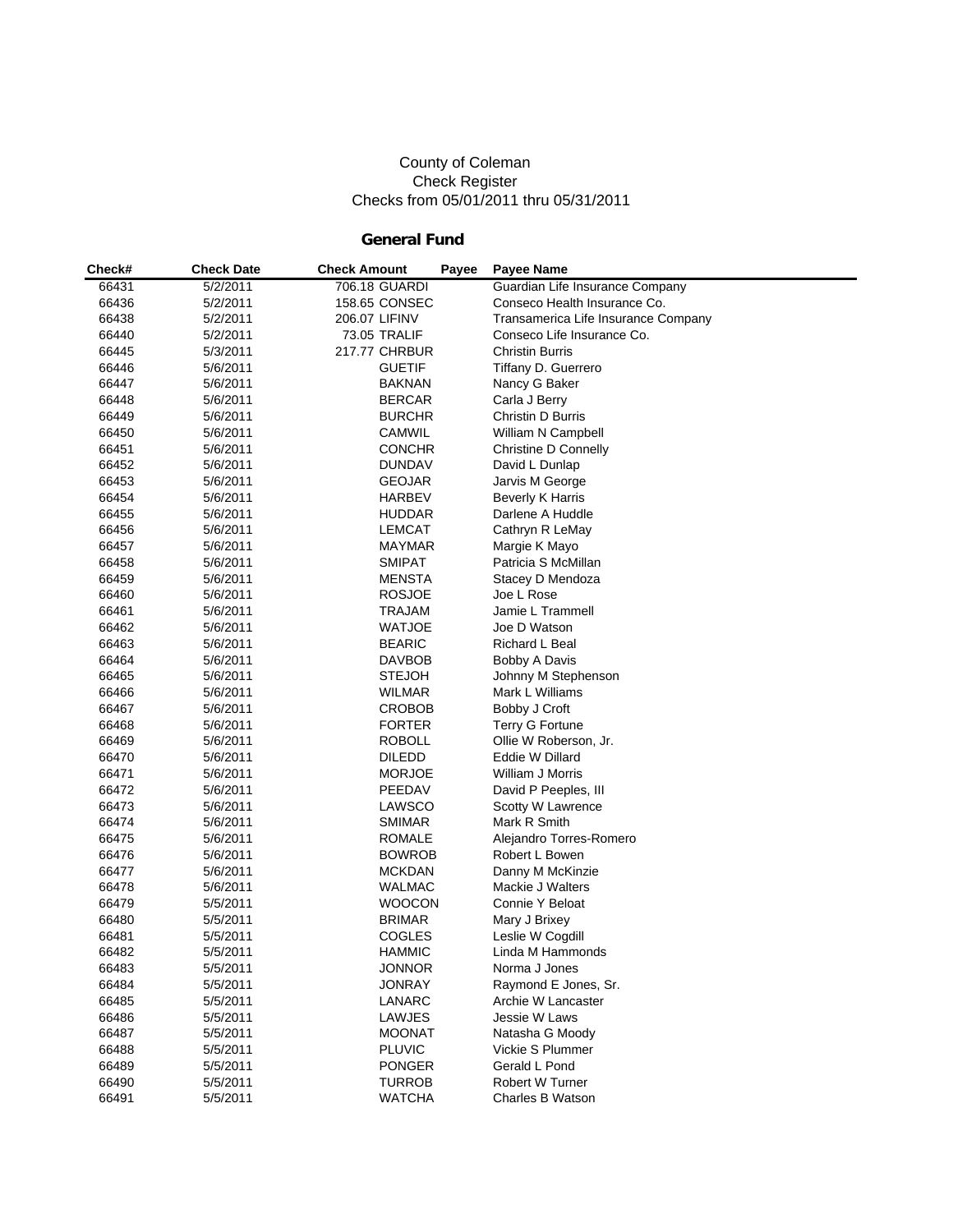| 66492 | 5/5/2011  | <b>WATCIN</b>   | Cindy L Watson                       |
|-------|-----------|-----------------|--------------------------------------|
| 66493 | 5/5/2011  | WATJER          | Jeromy Watson                        |
| 66494 | 5/5/2011  | WILWIL          | Willie D Williams                    |
| 66495 | 5/5/2011  | <b>WIPDAN</b>   | Daniel L Wipff                       |
| 66496 | 5/5/2011  | 3,889.50 LANCOM | Lan Communications                   |
| 66497 | 5/9/2011  | 105.92 ADVOFF   | Advantage Office Products LLC        |
| 66498 | 5/9/2011  | 256.00 BEAGRA   | Bear Graphics, Inc.                  |
| 66499 | 5/9/2011  | 437.54 BENKEI   | Ben E. Keith Company                 |
| 66500 | 5/9/2011  | 607.31 BERMKT   | <b>Berry Marketing</b>               |
| 66501 | 5/9/2011  | 2,002.26 BERMAR | Berry Marketing Inc.                 |
| 66502 | 5/9/2011  | 525.00 BOBLIN   | Bobby Lee Lindsey                    |
| 66503 | 5/9/2011  | 2,270.35 CITCOL | City of Coleman                      |
| 66504 | 5/9/2011  | 19.99 CHR&DE    | Coleman Chronicle & DV               |
| 66505 | 5/9/2011  | 59.00 COTECO    | Coleman Co. Telecommunications       |
| 66506 | 5/9/2011  | 7,000.00 COCOME | <b>Coleman County Medical Center</b> |
| 66507 | 5/9/2011  | 42.94 HIGBRO    | Higginbotham Bros True Value         |
| 66508 | 5/9/2011  | 113.73 JAMTRA   | Jamie Trammell                       |
| 66509 | 5/9/2011  | 63.24 JOHPEA    | John Pearce                          |
| 66510 | 5/9/2011  | 8.75 JOHFEE     | Johnson Feed Barn                    |
| 66511 | 5/9/2011  | 15.00 LUTDUN    | Luther Dunlap                        |
| 66512 | 5/9/2011  | 29.97 MARMAY    | Margie Mayo                          |
| 66513 | 5/9/2011  | 244.82 MAYDIS   | Margie Mayo District clerk           |
| 66514 | 5/9/2011  | 325.00 MARBRI   | Mark Briley                          |
| 66515 | 5/9/2011  | 1,100.00 MONSHE | Monte Sherrod Attorney               |
| 66516 | 5/9/2011  | 78.39 O'REIL    | O'Reilly Auto Parts                  |
| 66517 | 5/9/2011  | 62.73 OFFDEP    | Office Depot                         |
| 66518 | 5/9/2011  | 600.00 PAUJEN   | Paul Jensen                          |
| 66519 | 5/9/2011  | 88.00 POSMAS    | Postmaster                           |
| 66520 | 5/9/2011  | 3,360.00 RCOSHE | Runnels County Sheriff's Dept.       |
| 66521 | 5/9/2011  | 461.52 SPRINT   | SPRINT                               |
| 66522 | 5/9/2011  | 1,362.25 SHOBAS | Shoppin Basket                       |
| 66523 | 5/9/2011  | 192.27 STAMEN   | Stacey Mendoza                       |
| 66524 | 5/9/2011  | 50.00 TEXDIS    | <b>Texas District Court Alliance</b> |
| 66525 | 5/9/2011  | 36.00 TEXJUS    | <b>Texas Municipal-Justice Court</b> |
| 66526 | 5/9/2011  | 2,400.00 TEXWIL | Texas Wildlife Damage Mgnt Fd.       |
| 66527 | 5/9/2011  | 12.44 POLSHE    | The Police and Sheriff's Press       |
| 66528 | 5/9/2011  | 172.70 TOSFIN   | <b>Toshiba Financial Services</b>    |
| 66529 | 5/9/2011  | 75.00 TYLMIL    | <b>Tyler Mills</b>                   |
| 66530 | 5/9/2011  | 97.78 TYSPHA    | <b>Tyson Pharmacy</b>                |
| 66531 | 5/9/2011  | 160.00 UNIELE   | United Elevator Service Inc          |
| 66532 | 5/9/2011  | 81.90 SHEOFF    | Wade Turner, Sheriff                 |
| 66533 | 5/9/2011  | 227.56 WESTEX   | West Texas Fire Extinguisher, Inc.   |
| 66534 | 5/9/2011  | 702.62 WILTIR   | <b>Williams Tire Store</b>           |
| 66535 | 5/9/2011  | 115.94 XERCOR   | Xerox Corporation                    |
| 66536 | 5/9/2011  | <b>DRICON</b>   | Connie M Driskill                    |
| 66537 | 5/9/2011  | <b>SANSHI</b>   | Shirley C Sansing                    |
| 66538 | 5/9/2011  | 40.00 MAHTRA    | <b>Mahan Enterprises</b>             |
| 66615 | 5/9/2011  | 55.00 ELECOU    | Eleventh Court of Appeals            |
| 66616 | 5/16/2011 | 753.00 V COCLER | <b>Coleman County Clerk</b>          |
| 66618 | 5/20/2011 | <b>GUETIF</b>   | Tiffany D. Guerrero                  |
| 66619 | 5/20/2011 | <b>BAKNAN</b>   | Nancy G Baker                        |
| 66620 | 5/20/2011 | <b>BERCAR</b>   | Carla J Berry                        |
| 66621 | 5/20/2011 | <b>BURCHR</b>   | Christin D Burris                    |
| 66622 | 5/20/2011 | CAMWIL          | William N Campbell                   |
| 66623 | 5/20/2011 | <b>CONCHR</b>   | Christine D Connelly                 |
| 66624 | 5/20/2011 | DUNDAV          | David L Dunlap                       |
| 66625 | 5/20/2011 | GEOJAR          | Jarvis M George                      |
| 66626 | 5/20/2011 | HARBEV          | <b>Beverly K Harris</b>              |
| 66627 | 5/20/2011 | HUDDAR          | Darlene A Huddle                     |
| 66628 | 5/20/2011 | <b>EDWTIN</b>   | Tina G Lamb                          |
| 66629 | 5/20/2011 | LEMCAT          | Cathryn R LeMay                      |
| 66630 | 5/20/2011 | <b>MAYMAR</b>   | Margie K Mayo                        |
|       |           |                 |                                      |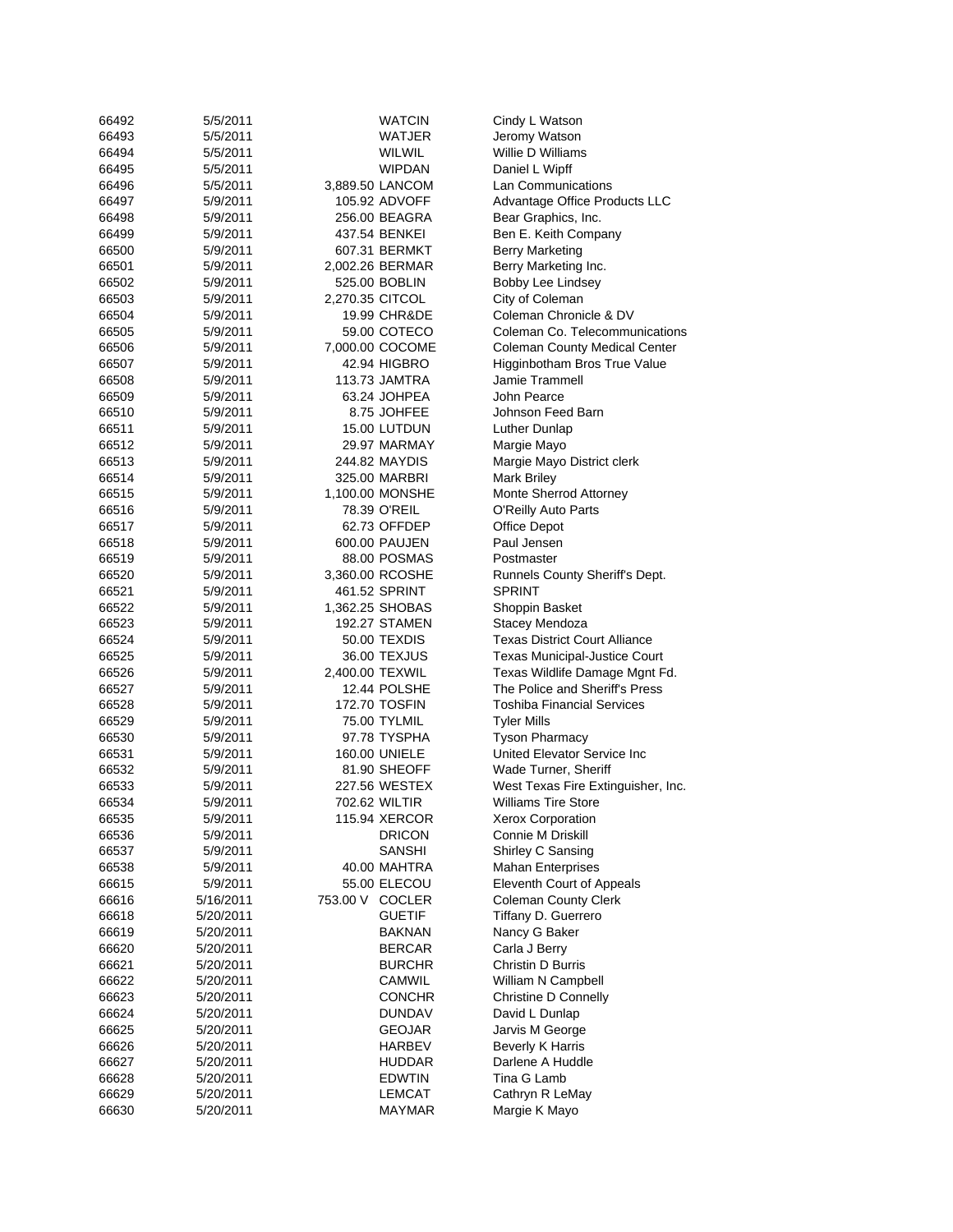| 66631 | 5/20/2011 | <b>SMIPAT</b>        | Patricia S McMillan                        |
|-------|-----------|----------------------|--------------------------------------------|
| 66632 | 5/20/2011 | MENSTA               | Stacey D Mendoza                           |
| 66633 | 5/20/2011 | QUIDAR               | Darla R Quinney                            |
| 66634 | 5/20/2011 | <b>ROSJOE</b>        | Joe L Rose                                 |
| 66635 | 5/20/2011 | TRAJAM               | Jamie L Trammell                           |
| 66636 | 5/20/2011 | WATJOE               | Joe D Watson                               |
| 66637 | 5/20/2011 | <b>BEARIC</b>        | Richard L Beal                             |
| 66638 | 5/20/2011 | DAVBOB               | Bobby A Davis                              |
| 66639 | 5/20/2011 | <b>STEJOH</b>        | Johnny M Stephenson                        |
| 66640 | 5/20/2011 | WILMAR               | Mark L Williams                            |
| 66641 | 5/20/2011 | CROBOB               | Bobby J Croft                              |
| 66642 | 5/20/2011 | <b>FORTER</b>        | Terry G Fortune                            |
| 66643 | 5/20/2011 | ROBOLL               | Ollie W Roberson, Jr.                      |
| 66644 | 5/20/2011 | <b>DILEDD</b>        | Eddie W Dillard                            |
| 66645 | 5/20/2011 | <b>MORJOE</b>        | William J Morris                           |
| 66646 | 5/20/2011 | PEEDAV               | David P Peeples, III                       |
| 66647 | 5/20/2011 | LAWSCO               | Scotty W Lawrence                          |
| 66648 | 5/20/2011 | SMIMAR               | Mark R Smith                               |
| 66649 | 5/20/2011 | ROMALE               | Alejandro Torres-Romero                    |
| 66650 | 5/20/2011 | <b>BOWROB</b>        | Robert L Bowen                             |
| 66651 | 5/20/2011 | <b>MCKDAN</b>        | Danny M McKinzie                           |
| 66652 | 5/20/2011 | WALMAC               | Mackie J Walters                           |
| 66653 | 5/18/2011 | COCLER               | <b>Coleman County Clerk</b>                |
| 66654 | 5/19/2011 | WOOCON               | Connie Y Beloat                            |
| 66655 | 5/19/2011 | <b>BRIMAR</b>        | Mary J Brixey                              |
| 66656 | 5/19/2011 | COGLES               | Leslie W Cogdill                           |
| 66657 | 5/19/2011 | HAMMIC               | Linda M Hammonds                           |
| 66658 | 5/19/2011 | JONNOR               | Norma J Jones                              |
| 66659 | 5/19/2011 | JONRAY               | Raymond E Jones, Sr.                       |
| 66660 | 5/19/2011 | LANARC               | Archie W Lancaster                         |
| 66661 | 5/19/2011 | LAWJES               | Jessie W Laws                              |
| 66662 | 5/19/2011 | MOONAT               | Natasha G Moody                            |
| 66663 | 5/19/2011 | <b>PLUVIC</b>        | Vickie S Plummer                           |
| 66664 | 5/19/2011 | <b>PONGER</b>        | Gerald L Pond                              |
| 66665 | 5/19/2011 | TURROB               | Robert W Turner                            |
| 66666 | 5/19/2011 | <b>WATCHA</b>        | Charles B Watson                           |
| 66667 | 5/19/2011 | WATCIN               | Cindy L Watson                             |
| 66668 | 5/19/2011 | WATJER               | Jeromy Watson                              |
| 66669 | 5/19/2011 | WILWIL               | Willie D Williams                          |
| 66670 | 5/19/2011 | <b>WIPDAN</b>        | Daniel L Wipff                             |
| 66671 | 5/20/2011 | 20.00 CHIWEL         | Coleman County Child Welfare               |
| 66672 | 5/23/2011 | 183.50 ACCPLU        | <b>Accuracy Plus Reporting</b>             |
| 66673 | 5/23/2011 | 241.95 ADVOFF        | Advantage Office Products LLC              |
| 66674 | 5/23/2011 | 77.39 ATMENE         | Atmos Energy                               |
| 66675 | 5/23/2011 | 130.97 BLEFOR        | <b>Bledsoe Ford-Mercury</b>                |
| 66676 | 5/23/2011 | 2,491.78 CARSER      | <b>Card Service Center</b>                 |
| 66677 | 5/23/2011 | 203.95 CARFIR        | <b>Carroll Fire Extinguisher</b>           |
| 66678 | 5/23/2011 | 783.34 CMCDON        | <b>Charles McDonald</b>                    |
| 66679 | 5/23/2011 | 107.00 CHRBUR        | <b>Christin Burris</b>                     |
| 66680 | 5/23/2011 | 40.77 CCTAX          | Coleman County Tax Assessor-Collector      |
| 66681 | 5/23/2011 | 393.46 CONCAR        | Concho Cartridge Company Inc.              |
| 66682 | 5/23/2011 | 93.04 DERDIR         | <b>Dermatec Direct</b>                     |
| 66683 | 5/23/2011 | 416.66 COMCOR        | <b>District Adult Probation Department</b> |
| 66684 | 5/23/2011 | 800.00 EARSCO        | Earnest W. Scott                           |
| 66685 | 5/23/2011 | 750.00 HENFUN        | <b>Henderson Funeral Home</b>              |
| 66686 | 5/23/2011 | 982.79 HENMED        | <b>Hendrick Medical Center</b>             |
| 66687 | 5/23/2011 | 150.00 JAMTRA        | Jamie Trammell                             |
| 66688 | 5/23/2011 | 250.00 JEFPRO        | Jeffrey A Propst                           |
| 66689 | 5/23/2011 | 1,525.00 JENCAS      | Jenny Henley                               |
| 66690 | 5/23/2011 | <b>180.71 KIROFF</b> | Kirbo's Office Systems                     |
| 66691 | 5/23/2011 | 295.00 LORBOH        | Lori Bohannon County Clerk                 |
| 66692 | 5/23/2011 | 1,025.00 MICPAR      | <b>Michael Parker</b>                      |
|       |           |                      |                                            |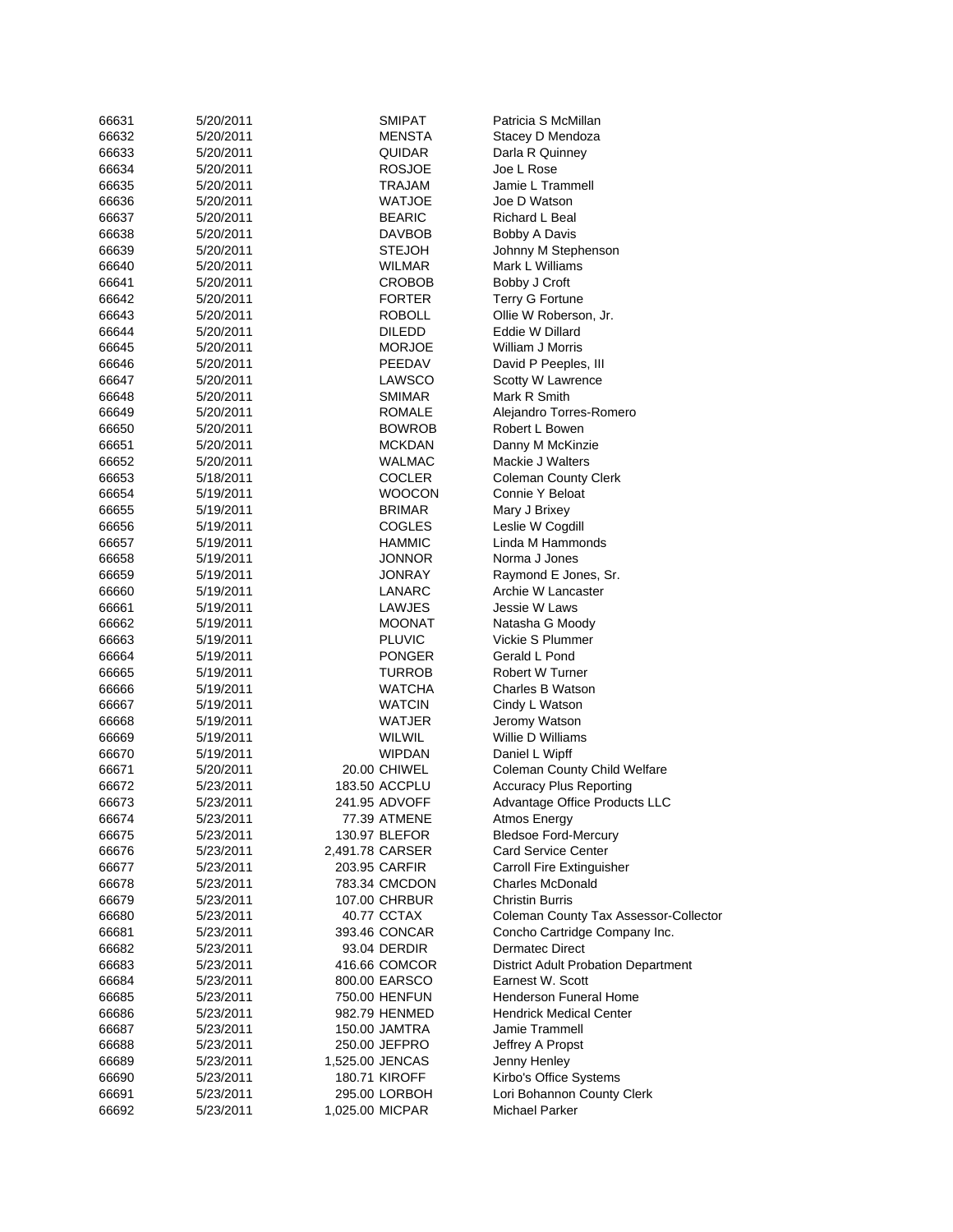| 66693 | 5/23/2011 | 1,045.00 PATHOW      | Patrick Howard,                      |
|-------|-----------|----------------------|--------------------------------------|
| 66694 | 5/23/2011 | 441.00 PAUJEN        | Paul Jensen                          |
| 66695 | 5/23/2011 | 127.50 RAYJON        | Raymond E. Jones Sr                  |
| 66696 | 5/23/2011 | 575.00 SAMMEH        | Samuel Mehaffey                      |
| 66697 | 5/23/2011 | 84.00 STACOF         | <b>Standard Coffee Service</b>       |
| 66698 | 5/23/2011 | 205.00 TEXMID        | Texas Midwest ER Physicians          |
| 66699 | 5/23/2011 | 118.77 TOUCOM        | Touchtone Communications             |
| 66700 | 5/23/2011 | 1,472.14 VERSOU      | <b>Verizon Southwest</b>             |
| 66701 | 5/23/2011 | 172.10 WELFAR        | Wells Fargo Financial Leasing        |
| 66702 | 5/23/2011 | 97.00 WESPUB         | West Group Payment Center            |
| 66703 | 5/23/2011 | <b>DRICON</b>        | Connie M Driskill                    |
| 66704 | 5/23/2011 | SANSHI               | Shirley C Sansing                    |
| 66716 | 5/23/2011 | 40.00 ZZMISC         | Marcella Pond                        |
| 66717 | 5/23/2011 | 40.00 ZZMISC         | <b>Betty Watson</b>                  |
| 66718 | 5/23/2011 | 40.00 ZZMISC         | Ronald Stubblefield                  |
| 66719 | 5/23/2011 | 40.00 ZZMISC         | Jerry Chastain                       |
| 66720 | 5/23/2011 | 40.00 ZZMISC         | Donald Cody                          |
| 66721 | 5/23/2011 | 40.00 ZZMISC         | Linda Wright                         |
| 66722 | 5/23/2011 | 40.00 ZZMISC         | Connie Headrick                      |
| 66723 | 5/23/2011 | 40.00 ZZMISC         | Doris Duke                           |
| 66724 | 5/23/2011 | 40.00 ZZMISC         | JoAnna Aiken/Dixon                   |
| 66725 | 5/23/2011 | 40.00 ZZMISC         | Lance McWhorter                      |
| 66727 | 5/26/2011 | 75.00 BURFIR         | Burkett Fire Dept.                   |
| 66728 | 5/26/2011 | 50.00 COLFOO         | <b>Christian Family Ministries</b>   |
| 66729 | 5/26/2011 | 5,300.00 CITCOL      | City of Coleman                      |
| 66730 | 5/26/2011 | 75.00 COMSHO         | Comanche Shores Fire Dept.           |
| 66731 | 5/26/2011 | 150.00 CONVAL        | Concho Valley Regional Food          |
| 66732 | 5/26/2011 | 75.00 ECHBUR         | Echo Fire Department                 |
| 66733 | 5/26/2011 | 500.00 JOHPEA        | John Pearce                          |
| 66734 | 5/26/2011 | 400.00 JOHWEE        | John Weeks                           |
| 66735 | 5/26/2011 | 75.00 LAKCOL         | Lake Coleman VFD                     |
| 66736 | 5/26/2011 | 500.00 HEAHEM        | Law Office of Heath Hemphill PC      |
| 66737 | 5/26/2011 | 300.00 MENHEA        | <b>Mental Health and Retardation</b> |
| 66738 | 5/26/2011 | 75.00 NOVFIR         | Novice Fire Department               |
| 66739 | 5/26/2011 | 200.00 SANVOL        | Santa Anna Volunteer Fire            |
| 66740 | 5/26/2011 | 75.00 SOUCOL         | South Coleman County Fire Dept       |
| 66741 | 5/26/2011 | 75.00 TALFIR         | <b>Talpa Fire Department</b>         |
| 66742 | 5/26/2011 | 500.00 TAYCOU        | Taylor County Juvenile Probation     |
| 66743 | 5/26/2011 | 75.00 VALFIR         | Valera Fire Department               |
| 66744 | 5/26/2011 | 75.00 GLCOVE         | Glen Cove Volunteer Fire Dept.       |
| 66745 | 5/31/2011 | <b>134.64 CHRBUR</b> | <b>Christin Burris</b>               |
|       |           |                      | 1 Voided Check(s) Total: 753.00      |

# **General Road and Bridge Fund**

| 66424 | 5/2/2011  | 8.047.38 BCBSTX | T.A.C. Health Benefits Pool     |
|-------|-----------|-----------------|---------------------------------|
| 66430 | 5/2/2011  | 221.00 LISTBL   | Blue Cross Blue Shield of Texas |
| 66432 | 5/2/2011  | 79.58 GUARDI    | Guardian Life Insurance Company |
| 66441 | 5/2/2011  | 31.90 TRALIF    | Conseco Life Insurance Co.      |
| 66705 | 5/23/2011 | 1.560.97 KIRSMI | Kirby-Smith Machinery, Inc.     |
|       | TOTAL     | 9,940.83        |                                 |
|       |           | Precinct #1     |                                 |
|       |           |                 |                                 |
| 66425 | 5/2/2011  | 104.07 BCBSTX   | T.A.C. Health Benefits Pool     |

66439 5/2/2011 19.22 LIFINV Transamerica Life Insurance Company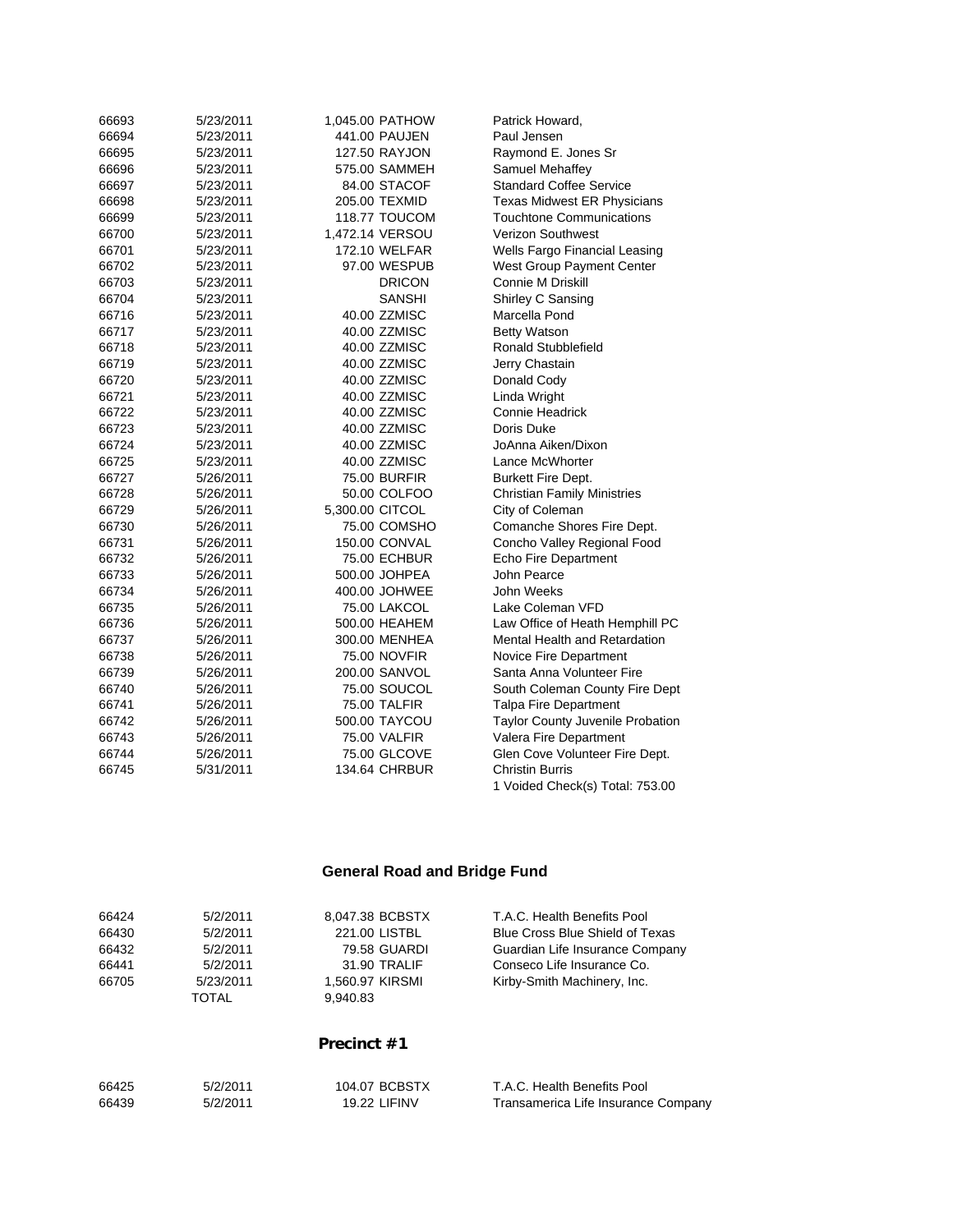| 66442 | 5/3/2011  | 1.831.34 BERMKT | <b>Berry Marketing</b>               |
|-------|-----------|-----------------|--------------------------------------|
| 66539 | 5/9/2011  | 411.45 CERLAB   | <b>Certified Laboratories</b>        |
| 66540 | 5/9/2011  | 62.00 CITCOL    | City of Coleman                      |
| 66541 | 5/9/2011  | 37.24 COLELE    | Coleman County Electric Coop.        |
| 66542 | 5/9/2011  | 1,867.97 CONCON | <b>Contech Construction Products</b> |
| 66543 | 5/9/2011  | 1.355.68 FIRCOL | First Coleman National Bank          |
| 66544 | 5/9/2011  | 30.75 HIGBRO    | Higginbotham Bros True Value         |
| 66545 | 5/9/2011  | 9.98 MONAUT     | Monroe Auto Parts                    |
| 66546 | 5/9/2011  | 127.13 PREC04   | Precinct No. 4                       |
| 66547 | 5/9/2011  | 45.83 VERSOU    | <b>Verizon Southwest</b>             |
| 66548 | 5/9/2011  | 1,199.64 WILTIR | <b>Williams Tire Store</b>           |
| 66549 | 5/9/2011  | 48.90 YELMAC    | Yellowhouse Machinery Co.            |
| 66706 | 5/23/2011 | 18.00 CHAMOW    | <b>Charlie's Mower Repair</b>        |
| 66707 | 5/23/2011 | 6.13 TOUCOM     | <b>Touchtone Communications</b>      |
| 16    | TOTAL     | 7.175.33        |                                      |
|       |           |                 |                                      |

### **Precinct #2**

| 66426 | 5/2/2011  | 641.56 BCBSTX        | T.A.C. Health Benefits Pool       |
|-------|-----------|----------------------|-----------------------------------|
| 66443 | 5/3/2011  | 3,348.75 BERMKT      | Berry Marketing                   |
| 66550 | 5/9/2011  | <b>17.80 AIRSOU</b>  | Airgas Southwest                  |
| 66551 | 5/9/2011  | <b>19.34 BERMKT</b>  | Berry Marketing                   |
| 66552 | 5/9/2011  | 790.54 BERMAR        | Berry Marketing Inc.              |
| 66553 | 5/9/2011  | 250.00 BROGLA        | Brownwood Glass & Alignm          |
| 66554 | 5/9/2011  | <b>128.50 CITSAN</b> | City of Santa Anna                |
| 66555 | 5/9/2011  | 32.37 CCTELE         | <b>Coleman County Telephone</b>   |
| 66556 | 5/9/2011  | 7.64 COOSUP          | Cooper Supply, Inc.               |
| 66557 | 5/9/2011  | 579.00 GSTRUC        | G's Truck Shop                    |
| 66558 | 5/9/2011  | 21.02 HIGBRO         | Higginbotham Bros True Va         |
| 66559 | 5/9/2011  | 389.14 JACGAR        | Jack's Garage                     |
| 66560 | 5/9/2011  | 124.30 MCCEQU        | McCarty Equipment Co., Inc.       |
| 66561 | 5/9/2011  | 305.27 MONAUT        | <b>Monroe Auto Parts</b>          |
| 66562 | 5/9/2011  | 608.86 O'REIL        | <b>O'Reilly Auto Parts</b>        |
| 66563 | 5/9/2011  | 371.03 ROBTRU        | <b>Roberts Truck Center</b>       |
| 66564 | 5/9/2011  | 661.39 WARCAT        | Warren CAT                        |
| 66565 | 5/9/2011  | 440.39 WESTRA        | Western Trailer and Equipm        |
| 66708 | 5/23/2011 | 617.44 CONCON        | <b>Contech Construction Produ</b> |
| 66709 | 5/23/2011 | 60.40 WTU            | West Texas Utilities Compa        |
| 66726 | 5/23/2011 | 2,903.38 BERMKT      | Berry Marketing                   |
| 21    | TOTAL     | 12,318.12            |                                   |
|       |           |                      |                                   |

outhwest<br>arketing arketing Inc. ood Glass & Alignment anta Anna County Telephone Coop. Supply, Inc<mark>.</mark><br>k Shop otham Bros True Value Equipment Co., Inc. Auto Parts Auto Parts Truck Center Trailer and Equipment Construction Products xas Utilities Company<br>arketing

#### **Precinct #3**